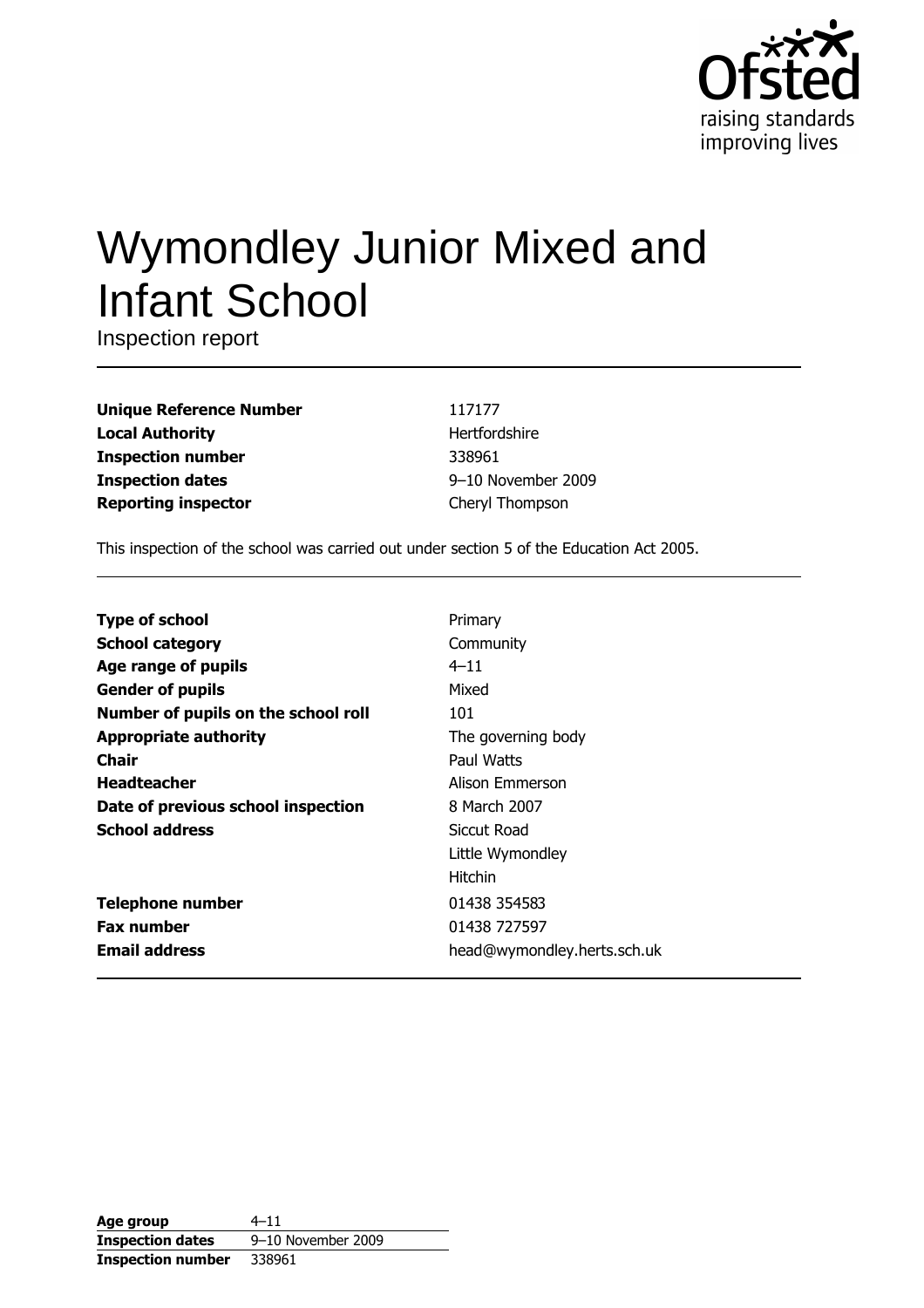The Office for Standards in Education, Children's Services and Skills (Ofsted) regulates and inspects to achieve excellence in the care of children and young people, and in education and skills for learners of all ages. It regulates and inspects childcare and children's social care, and inspects the Children and Family Court Advisory Support Service (Cafcass), schools, colleges, initial teacher training, work-based learning and skills training, adult and community learning, and education and training in prisons and other secure establishments. It rates council children's services, and inspects services for looked after children, safequarding and child protection.

Further copies of this report are obtainable from the school. Under the Education Act 2005, the school must provide a copy of this report free of charge to certain categories of people. A charge not exceeding the full cost of reproduction may be made for any other copies supplied.

If you would like a copy of this document in a different format, such as large print or Braille, please telephone 08456 404045, or email enquiries@ofsted.gov.uk.

You may copy all or parts of this document for non-commercial educational purposes, as long as you give details of the source and date of publication and do not alter the documentation in any way.

Royal Exchange Buildings St Ann's Square Manchester M2 7LA T: 08456 404045 Textphone: 0161 618 8524 E: enquiries@ofsted.gov.uk W: www.ofsted.gov.uk © Crown copyright 2009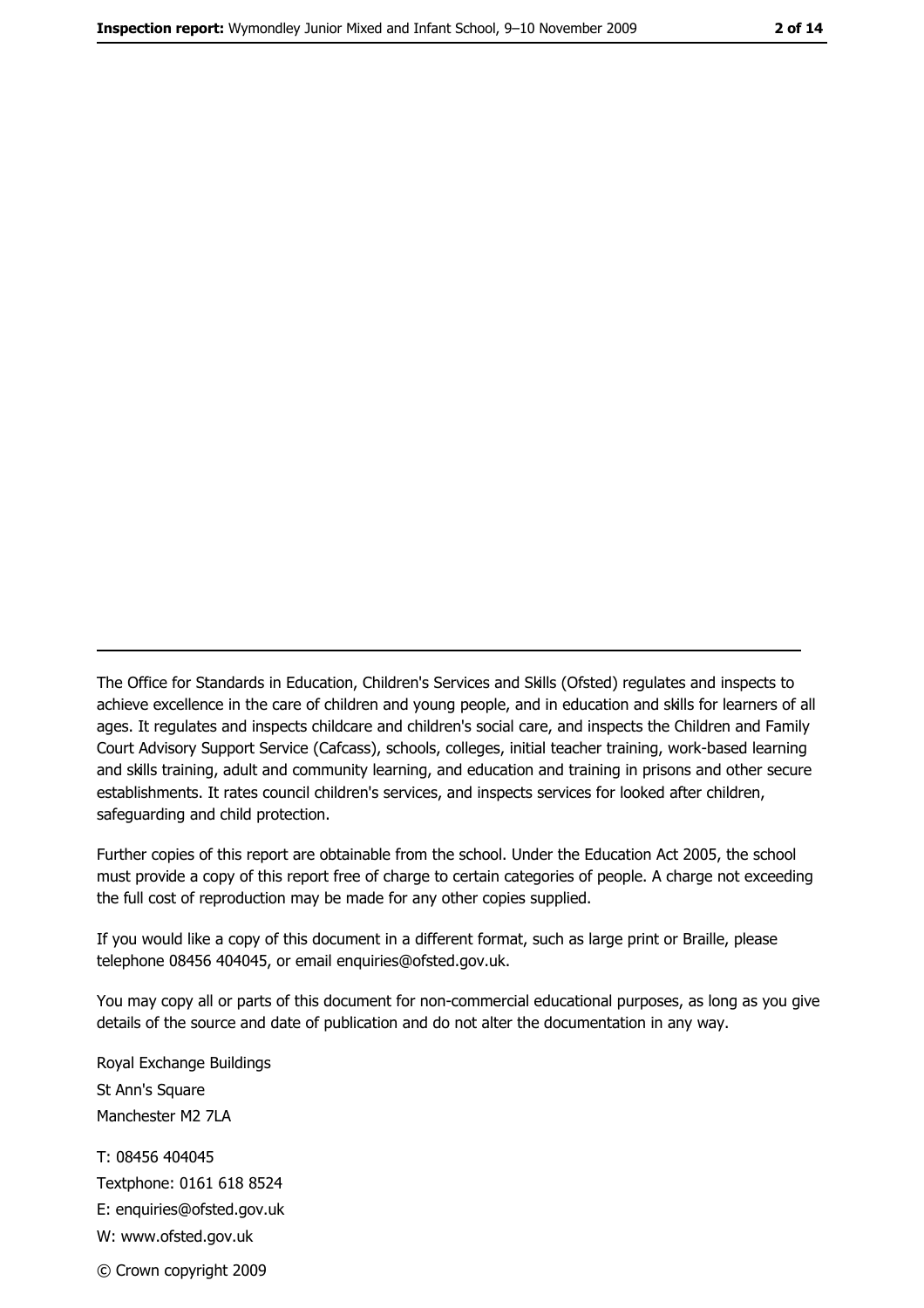# **Introduction**

This inspection was carried out by two additional inspectors. The inspectors visited eight lessons, observed small group sessions, attended assembly, had lunch with pupils and held meetings with governors, staff, groups of pupils and parents. They observed the school's work and looked at curriculum planning, information from the monitoring of pupils' progress and the quality of provision, samples of pupils' work, assessment and attendance data and safeguarding procedures. In total 64 parental questionnaires were analysed.

The inspection team reviewed many aspects of the school's work. It looked in detail at the following:

- the amount of progress pupils make as they move through the school  $\blacksquare$
- the impact of the school's work on raising standards in mathematics  $\blacksquare$
- how the school ensures pupils cover all the key skills as required in the National  $\blacksquare$ Curriculum through their use of the International Primary Curriculum (IPC)
- with the new and relatively inexperienced staff, can the leadership and  $\blacksquare$ management of the school provide a good capacity to improve further.

# Information about the school

This smaller than average primary school serves the local area and attracts pupils from as far as Stevenage. Most of pupils are of White British heritage. The proportion of pupils from minority ethnic backgrounds is average with a very small number of pupils who are at the early stages of learning English. The proportion of pupils who have special educational needs and/or disabilities is much higher than is found nationally. The Reception children in the Early Years Foundation Stage are taught in a class with the youngest Year 1 children. The school has achieved the national Healthy Schools award. Since the last inspection, apart from the headteacher, there has been a complete change of teaching staff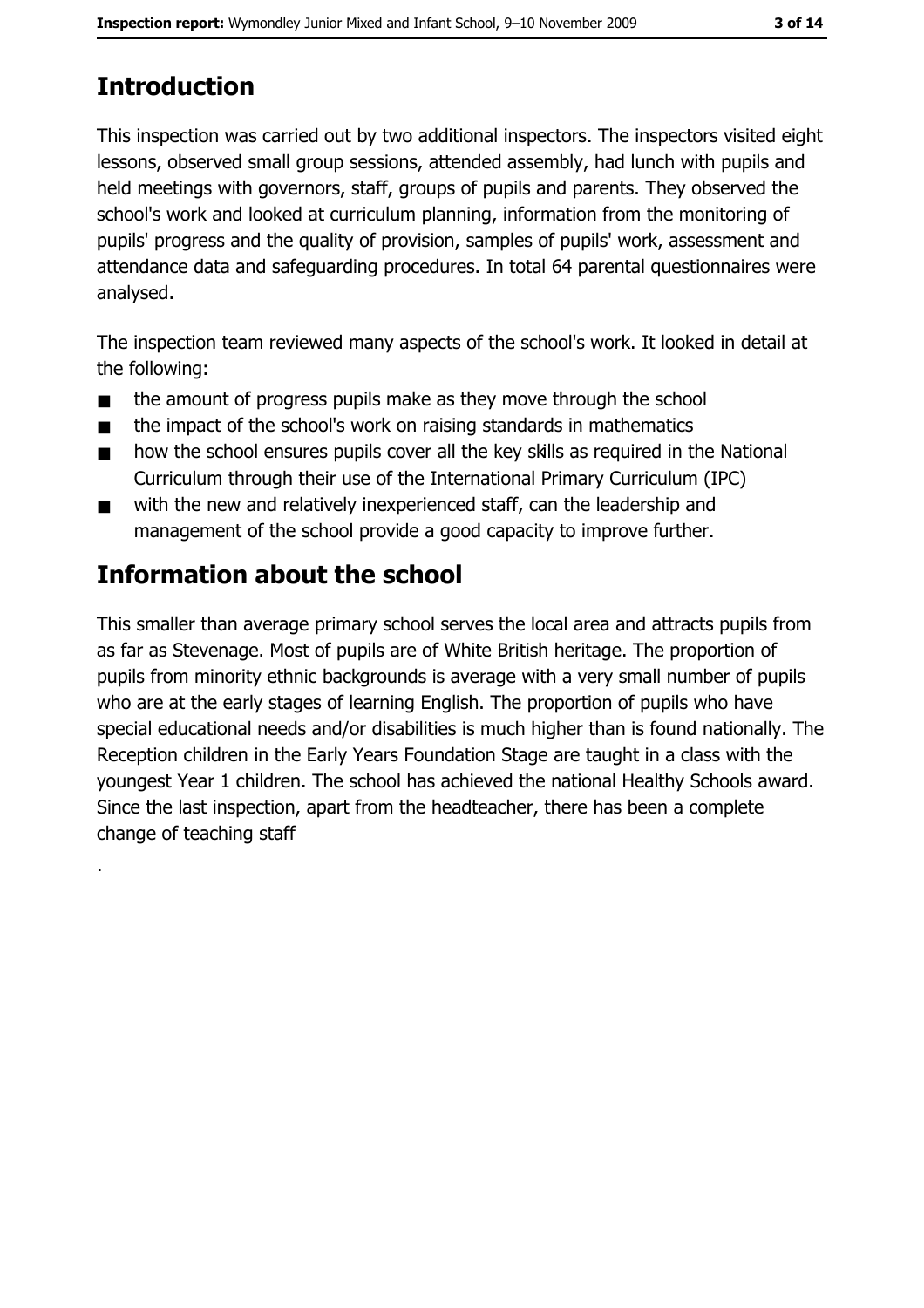# **Inspection judgements**

# Overall effectiveness: how good is the school?

## The school's capacity for sustained improvement

## **Main findings**

This school gives a satisfactory quality of education. Pupils love coming to school, demonstrate excellent behaviour and respect for others. Phrases such as, 'everyone is friendly', and, 'teachers are nice', were repeated many times in pupils' comments. Good care, guidance and support ensure pupils know that they will be helped with any problem they may have and feel very secure. This enjoyment and strong sense of security is the result of the commitment of the headteacher, all staff and governors. In spite of the complete change of teaching staff, the headteacher has retained her tenacious commitment to driving up standards and retaining the strong 'family' ethos of the school. Parents and carers are equally supportive of the school, are very happy with their children's experiences at school and very confident about approaching the school with suggestions or concerns.

The school's overall effectiveness is satisfactory because, currently, pupils' progress and achievement varies but is satisfactory overall. Standards are average, but more-able pupils are not doing as well as they might do in mathematics. The quality of teaching also varies and is satisfactory with a number of good features such as the very good relationships within classes. Teachers make effective use of the good topic based curriculum to make learning interesting and relevant.

Since the last inspection, until the change of staff, there were regular reviews of the school's work and successful action taken to secure improvements including raising standards in writing and making sure pupils know how to improve their work. The headteacher has a very clear picture of the strengths in the school's provision and where improvements are needed. The relatively new staff are working very well together as a team and are keen to take on responsibilities. They do not have management experience and have yet to develop their roles further in order to support the headteacher in rigorous monitoring of the school's provision to bring about improvement at a good rate. Consequently, the capacity for sustained improvement is satisfactory.

# What does the school need to do to improve further?

- Raise standards in mathematics by:  $\blacksquare$ 
	- increasing the level of challenge for higher attaining pupils so that they attain even higher standards.
- Ensure teaching throughout the school is consistently good by:  $\blacksquare$ 
	- monitoring rigorously and regularly lessons, planning and pupils' work
	- ensuring all lessons have introductions and work to challenge all pupils fully

| 3 |  |
|---|--|
| 3 |  |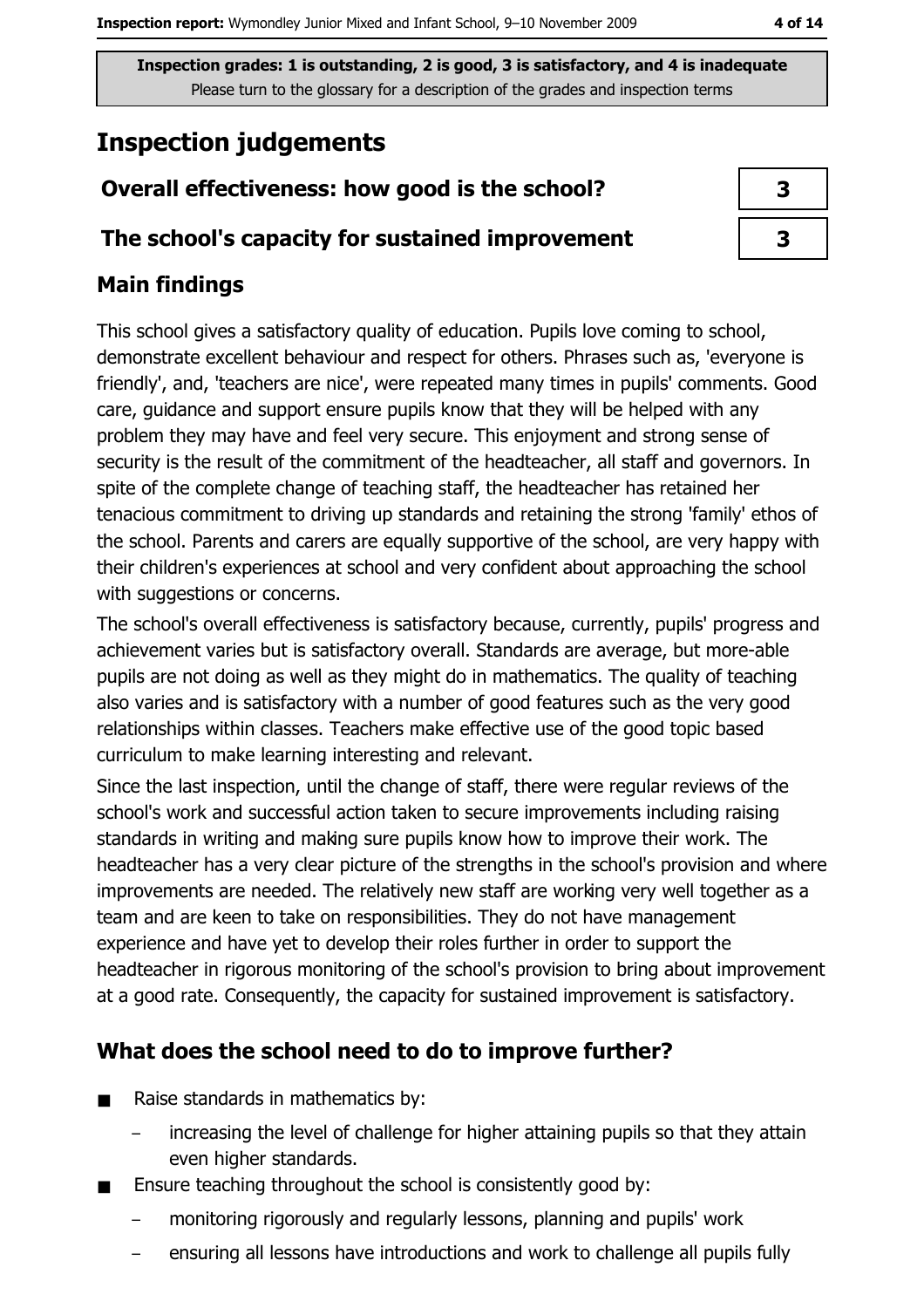- ensuring a good pace to lessons.
- Develop subject leaders' impact on the progress made across the school by:  $\blacksquare$ 
	- developing their knowledge and understanding of what the data collected by the school tell about pupils' performance and what needs to be done to improve it.
- About 40% of the school's whose overall effectiveness is judged satisfactory may  $\blacksquare$ receive a monitoring visit by an Ofsted inspector before their next section 5 inspection.

#### **Outcomes for individuals and groups of pupils**

Attainment in Years 2 and 6 national assessments has remained broadly average. Fewer than expected Year 6 pupils do well for their age in mathematics. Since the last inspection, standards in writing have improved to an above average level in both year groups as a result of the school's focus on spelling and the use of writing skills in other subjects. Currently, the older pupils in Year 1 and pupils in Year 2 are working at a level above that expected for their age in some areas of mathematics. For example, they confidently double and halve numbers to twenty with many keen to apply their strategies to numbers up to one hundred.

Pupils apply themselves well to their learning and behave exceptionally well in lessons and around the school. They contribute a great deal to the caring ethos of the school and take pride in being helpers, house captains and members of the school council. They also take responsibility for organising fundraising activities for several national charities. They have a good understanding of how to keep themselves safe, fit and healthy. Older pupils can talk at length as to the amount of protein, fat and carbohydrate needed for a healthy diet although they do not always put this knowledge into practice. Pupils develop very good social skills and demonstrate a high level of care and respect for one another. Consequently, the youngest children are very confident that any of the 'big children' will help them should they be worried and all pupils say they feel extremely safe and are adamant that, 'No way is there bullying in our school.'

In all classes, pupils work very well together as when Year 5 and 6 had to calculate the area of various display boards. Pupils also take pride in their homework when they produce their topic folders on 'Inspirational Leaders'. Overall, pupils' achievement is satisfactory. Rates of progress are good in Year 2 and increasing in Years 5 and 6. The introduction of text books to provide an extra, higher level of work for more able mathematicians is already having a good impact on pupils' enthusiasm for the subject and their progress. In some lessons observed, particularly in the introductions, there is not enough challenge in the questioning or in the work for the higher attaining pupils to make them think hard and extend their learning. Those pupils with special educational needs and/or disabilities, including those with emotional and behavioural difficulties, engage well with their learning. They make at least satisfactory progress in developing the key skills of reading, writing and mathematics due to the impact of intervention strategies and skilled support from teaching assistants.

3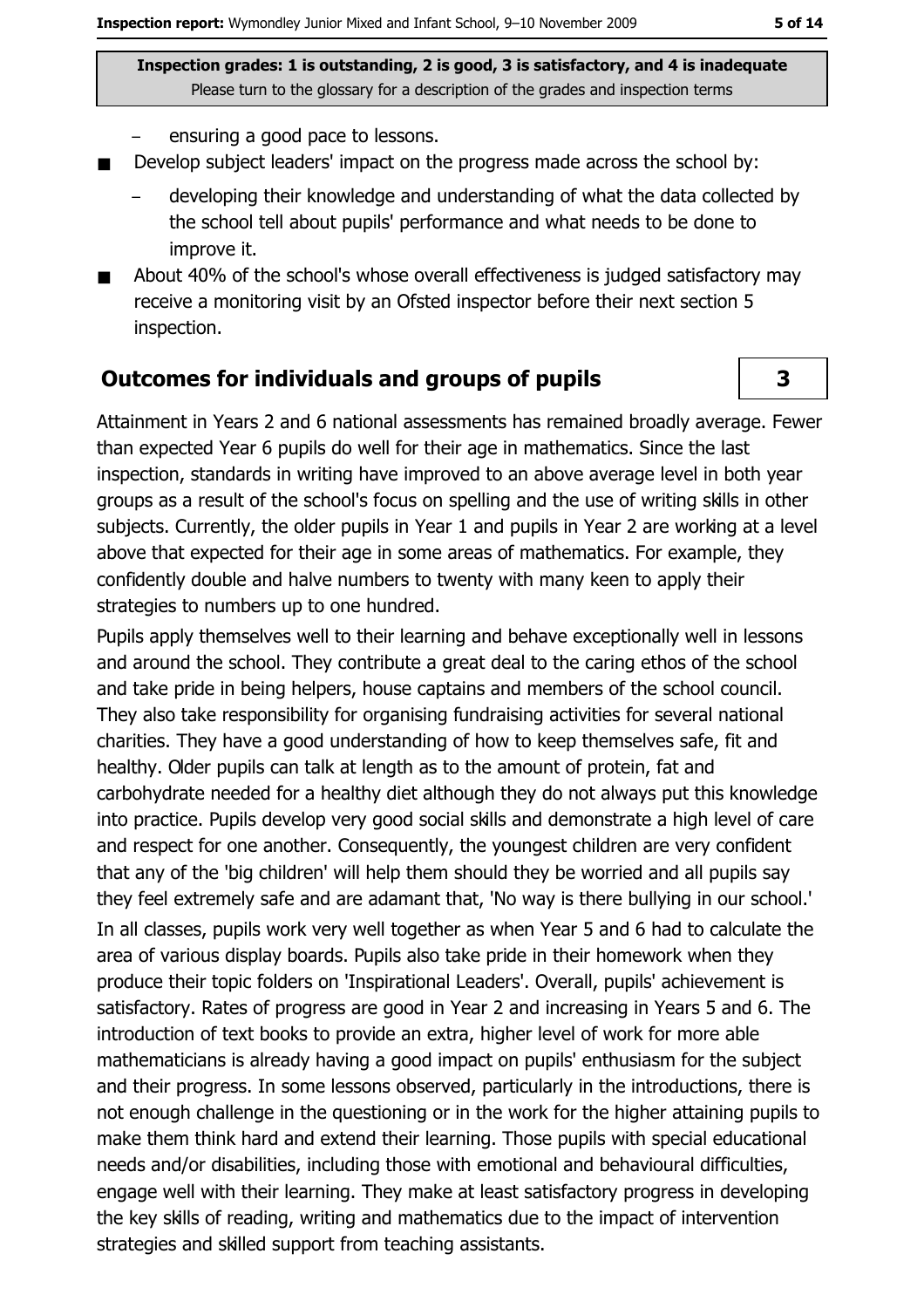The school's partnership with Hitchin Boys School has had a very good impact on pupils' enjoyment of a range of sports and their success in local sports tournaments. Many pupils commented that they 'really like PE'.

These are the grades for pupils' outcomes

| Pupils' achievement and the extent to which they enjoy their learning                                                     |              |  |
|---------------------------------------------------------------------------------------------------------------------------|--------------|--|
| Taking into account:<br>Pupils' attainment <sup>1</sup>                                                                   | 3            |  |
| The quality of pupils' learning and their progress                                                                        | 3            |  |
| The quality of learning for pupils with special educational needs and/or<br>disabilities and their progress               | 3            |  |
| The extent to which pupils feel safe                                                                                      | 1            |  |
| <b>Pupils' behaviour</b>                                                                                                  | 1            |  |
| The extent to which pupils adopt healthy lifestyles                                                                       | $\mathbf{2}$ |  |
| The extent to which pupils contribute to the school and wider community                                                   |              |  |
| The extent to which pupils develop workplace and other skills that will<br>contribute to their future economic well-being |              |  |
| Taking into account:<br>Pupils' attendance <sup>1</sup>                                                                   | 2            |  |
| The extent of pupils' spiritual, moral, social and cultural development                                                   | 2            |  |

## How effective is the provision?

All teachers have very good relationships with their pupils and manage them very well. They make very effective use of resources especially information and communication technology (ICT). Teaching across the school is satisfactory. Good teaching was seen in some lessons where the pace was brisk and the expectations very high for pupils to work at a good rate. Teachers keep comprehensive records of pupils' progress and attainment but do not always use this information to plan precisely for the ability ranges within their classes. As a result, in some lesson introductions observed, more able pupils learned very little.

The school is making effective use of International Primary Curriculum topics to make learning relevant and enthuse pupils. For example, a recent Year 5 and 6 topic on democracy helped pupils learn the origins of democracy and relate it to electing their

The grades for attainment and attendance are: 1 is high; 2 is above average; 3 is broadly average; and 4 is low.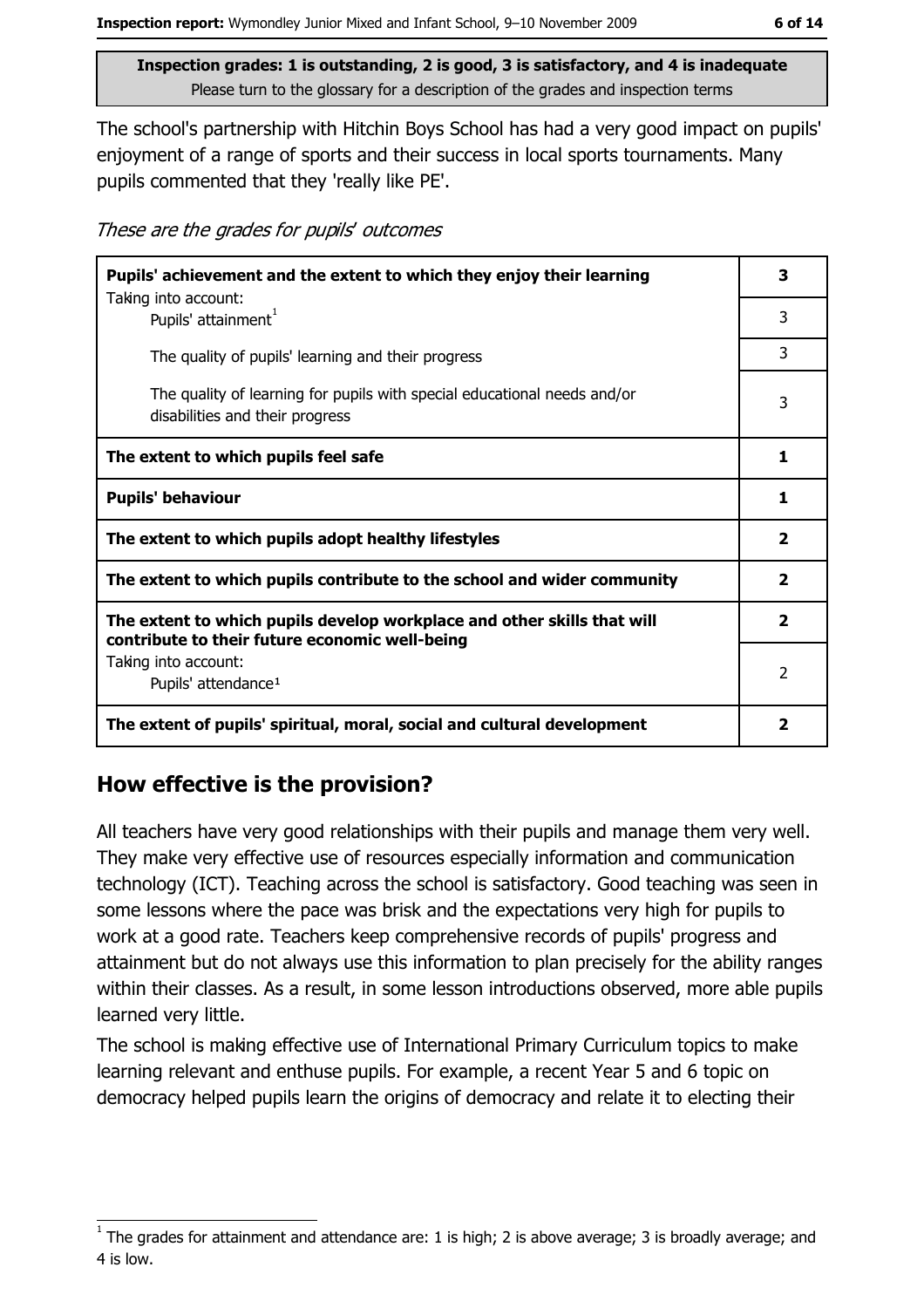own school council. All pupils learn French and are very keen to speak it. There is a good range of clubs which are well attended and which contribute to pupils' health and fitness as well as enabling pupils to develop such skills as sewing.

The pastoral care and support provided in the school is excellent. This care is exemplified in the way that all adults work together extremely well to ensure that all pupils, whatever their difficulties or disabilities, are able to take full advantage of all the opportunities the school has to offer. Through good partnership with parents, carers and with outside agencies, such as speech and language therapists, home and school work together very effectively to ensure success for individuals. Parents and carers speak highly of the school's efforts to secure support for them.

These are the grades for the quality of provision

| The quality of teaching                                                                                    | 3 |
|------------------------------------------------------------------------------------------------------------|---|
| Taking into account:                                                                                       |   |
| The use of assessment to support learning                                                                  |   |
| The extent to which the curriculum meets pupils' needs, including, where<br>relevant, through partnerships |   |
| The effectiveness of care, guidance and support                                                            |   |

#### How effective are leadership and management?

The headteacher has maintained her ambitious vision for the school. The systems for monitoring the work of the school have improved so that self-evaluation is good. Inspectors confirmed the areas for improvement already identified. The headteacher has been very successful in fostering a good team spirit among new staff. However, the current situation of all teachers being new to the school, and relatively new to the profession, means that she does not have experienced colleagues to share management roles. Consequently, progress towards securing improvement is at a satisfactory rather than a good rate. Governors support the headteacher very well and seek and act on parents' and carers' views. They have correctly identified the need to develop a more precise understanding of the data available about pupils' performance so that they have a clearer picture of the progress pupils should make. Equal opportunities are promoted well because staff work diligently to break down any barriers to learning. Safeguarding procedures are rigorous, updated regularly and known by all. Community cohesion within the school is good; the school is actively promoting links with the local neighbourhood gardening club and has just opened a club for the previous Year 6 pupils which is thoroughly enjoyed.

These are the grades for leadership and management

| The effectiveness of leadership and management in embedding ambition and<br>driving improvement |  |
|-------------------------------------------------------------------------------------------------|--|
| Taking into account:<br>The leadership and management of teaching and learning                  |  |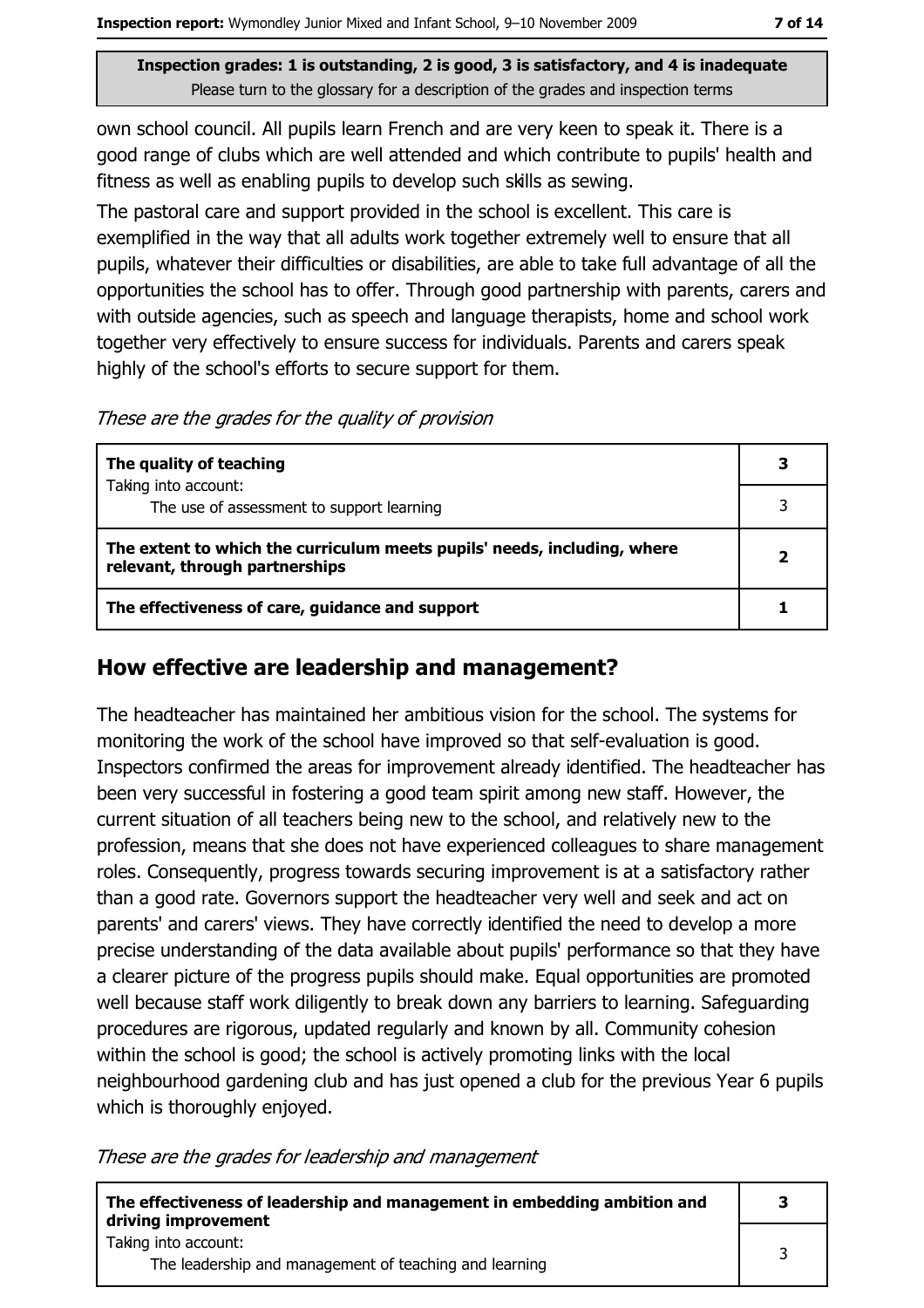| Inspection grades: 1 is outstanding, 2 is good, 3 is satisfactory, and 4 is inadequate<br>Please turn to the glossary for a description of the grades and inspection terms |              |  |  |
|----------------------------------------------------------------------------------------------------------------------------------------------------------------------------|--------------|--|--|
| The effectiveness of the governing body in challenging and supporting the<br>school so that weaknesses are tackled decisively and statutory responsibilities<br>met        | 3            |  |  |
| The effectiveness of the school's engagement with parents and carers                                                                                                       | 2            |  |  |
| The effectiveness of partnerships in promoting learning and well-being                                                                                                     | $\mathbf{2}$ |  |  |
| The effectiveness with which the school promotes equality of opportunity and<br>tackles discrimination                                                                     | $\mathbf{2}$ |  |  |
| The effectiveness of safeguarding procedures                                                                                                                               | $\mathbf{2}$ |  |  |
| The effectiveness with which the school promotes community cohesion                                                                                                        | 3            |  |  |
| The effectiveness with which the school deploys resources to achieve<br>value for money                                                                                    | 3            |  |  |

## **Early Years Foundation Stage**

Within the overall satisfactory picture of effectiveness there are significant strengths. Resources for learning in and outside the classroom are good and the experienced nursery nurse provides excellent support both for the teacher and children. Very good relationships between children and all staff help them settle quickly and happily into the class. Parents value the home visits staff make before the children start at Wymondley. Given the small number of children who join the Reception class, the skills which they start with vary considerably year on year. Currently, the children in Reception started with knowledge and skills that exceed those expected of the age group. Children are very keen to learn and even when they are kept sitting for too long, are exceptionally well behaved. They work and play very happily together. Early literacy and numeracy skills are taught systematically so that children are well prepared for future learning. Currently, children's learning is a little over-directed and they have few opportunities for making choices about what they want to be involved in. The headteacher has taken on the leadership and management of the Early Years Foundation Stage and has secured the services of the recently retired leader of this class to mentor and support the new teacher. This is a very positive move and is already having a good impact on improving the provision.

| <b>Overall effectiveness of the Early Years Foundation Stage</b>                             |  |
|----------------------------------------------------------------------------------------------|--|
| Taking into account:<br>Outcomes for children in the Early Years Foundation Stage            |  |
| The quality of provision in the Early Years Foundation Stage                                 |  |
| The effectiveness of leadership and management of the Early Years<br><b>Foundation Stage</b> |  |

These are the grades for the Early Years Foundation Stage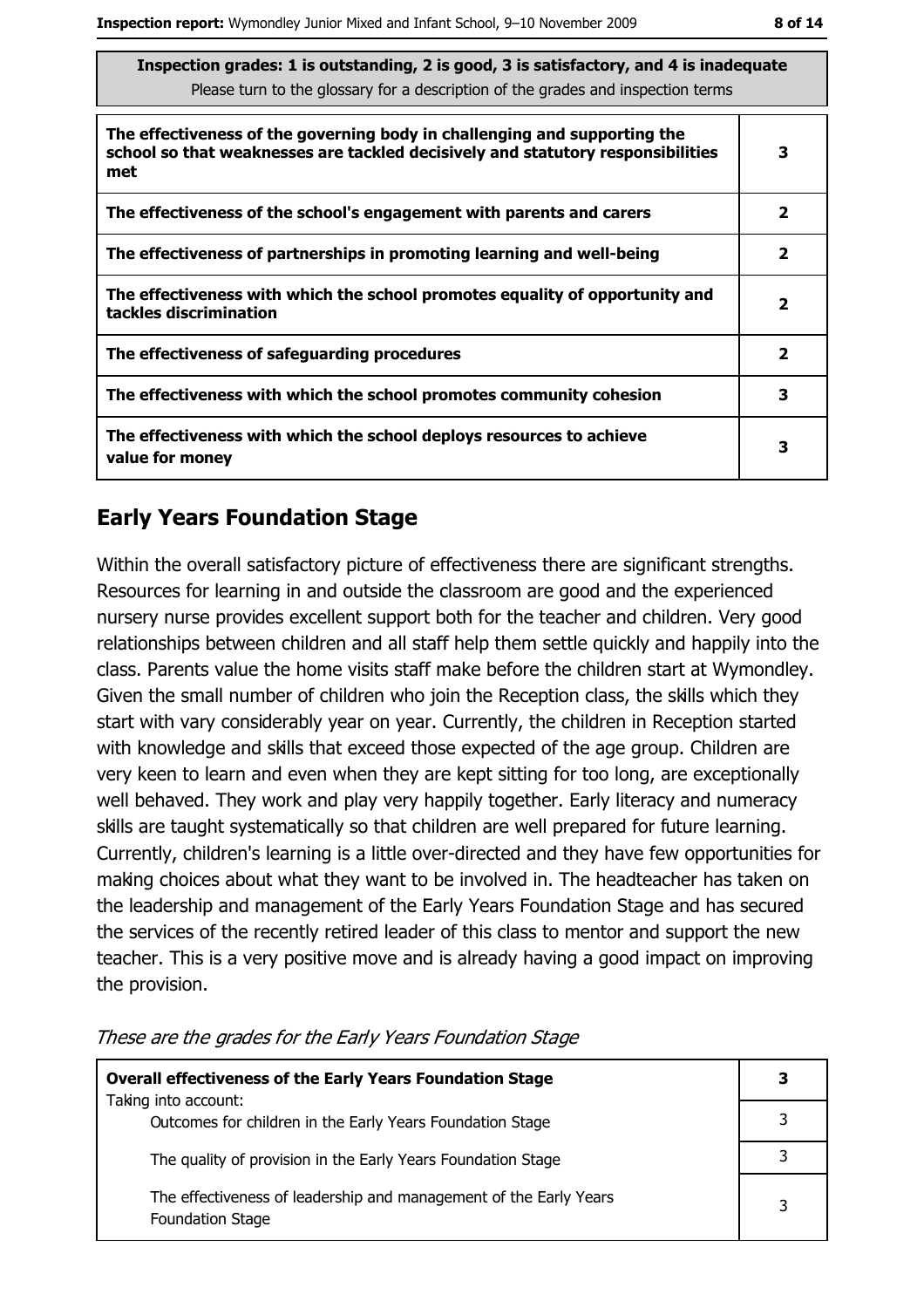#### **Views of parents and carers**

Parents and carers are overwhelmingly supportive of the school. Responses in the questionnaire and informal discussions show that they feel the school has a great atmosphere and their children love attending. They say teachers are approachable and will always advise if asked how parents and carers can help their children at home. A very small number felt that Year 6 pupils did not have enough homework but from discussions with staff and pupils, and looking at homework projects, it appears that pupils have enough homework and they like doing it. Parents and carers have been consulted on the amount and timing of homework as well as many other aspects of the school's work. A small number felt that their children were not making enough progress. Inspectors agree that more progress could be made, especially in mathematics and discussed with the school ways in which this can be achieved.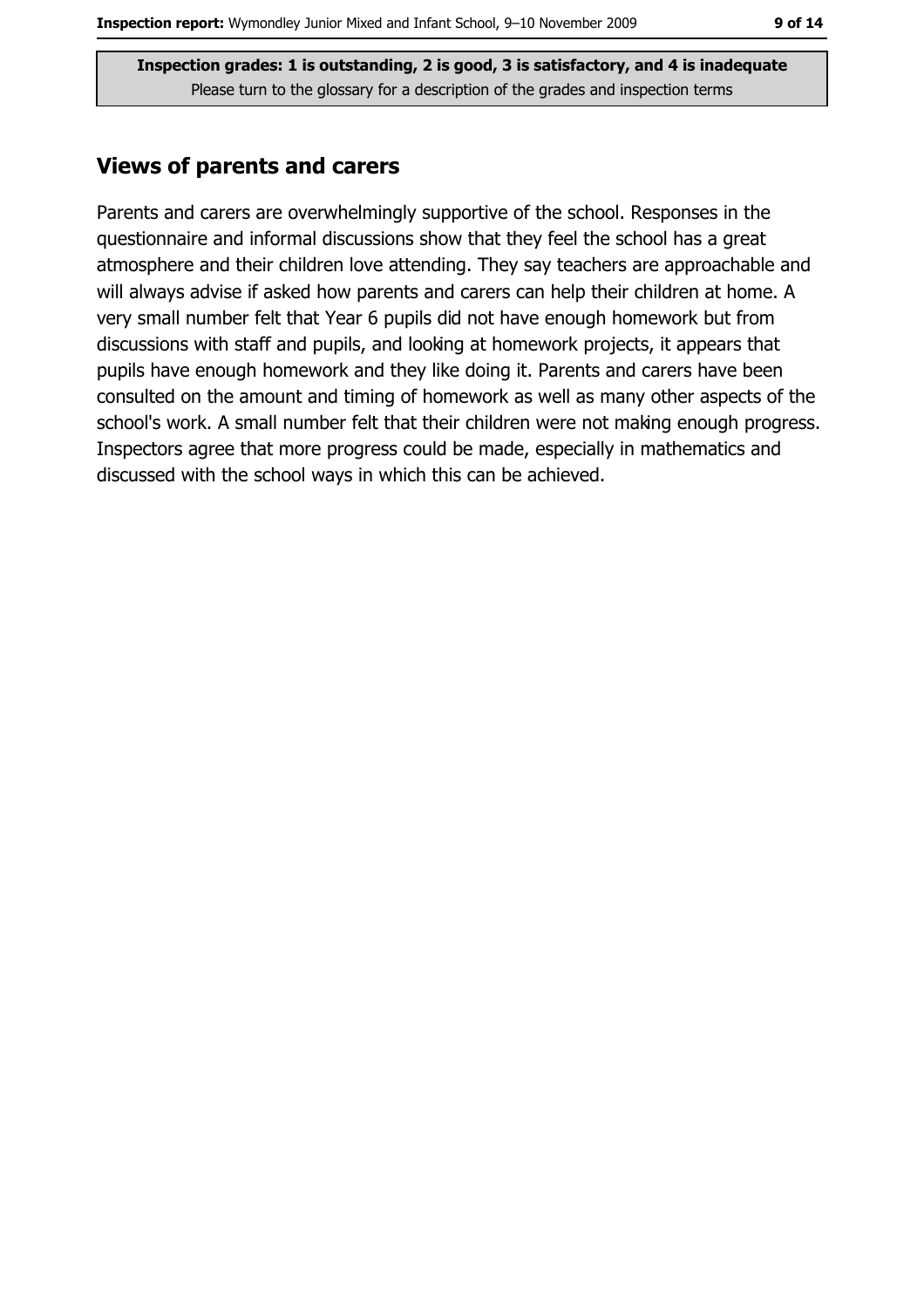#### Responses from parents and carers to Ofsted's questionnaire

Ofsted invited all the registered parents and carers of pupils registered at Wymondley Junior Mixed and Infant School to complete a questionnaire about their views of the school.

In the questionnaire, parents and carers were asked to record how strongly they agreed with 13 statements about the school. The inspector received 64 completed questionnaires by the end of the on-site inspection. In total, there are 101 pupils registered at the school.

| <b>Statements</b>                                                                                                                                                                                                                                       | <b>Strongly</b><br><b>Agree</b> |               | <b>Agree</b> |               |                | <b>Disagree</b> |              | <b>Strongly</b><br>disagree |
|---------------------------------------------------------------------------------------------------------------------------------------------------------------------------------------------------------------------------------------------------------|---------------------------------|---------------|--------------|---------------|----------------|-----------------|--------------|-----------------------------|
|                                                                                                                                                                                                                                                         | <b>Total</b>                    | $\frac{0}{0}$ | <b>Total</b> | $\frac{0}{0}$ | <b>Total</b>   | $\frac{0}{0}$   | <b>Total</b> | $\frac{0}{0}$               |
| My child enjoys school                                                                                                                                                                                                                                  | 46                              | 72            | 18           | 28            | $\mathbf 0$    | 0               | $\mathbf 0$  | $\mathbf 0$                 |
| The school keeps my child<br>safe                                                                                                                                                                                                                       | 43                              | 67            | 21           | 33            | $\mathbf 0$    | 0               | 0            | 0                           |
| The school informs me<br>about my child's progress                                                                                                                                                                                                      | 27                              | 42            | 30           | 47            | $\overline{2}$ | 3               | 0            | $\mathbf 0$                 |
| My child is making enough<br>progress at this school                                                                                                                                                                                                    | 30                              | 47            | 28           | 44            | 5              | 8               | 0            | 0                           |
| The teaching is good at this<br>school                                                                                                                                                                                                                  | 23                              | 36            | 40           | 63            | 0              | 0               | 0            | 0                           |
| The school helps me to<br>support my child's learning                                                                                                                                                                                                   | 33                              | 52            | 26           | 41            | 3              | 5               | 0            | $\mathbf 0$                 |
| The school helps my child to<br>have a healthy lifestyle                                                                                                                                                                                                | 39                              | 61            | 24           | 38            | $\mathbf{1}$   | 1               | 0            | 0                           |
| The school makes sure that<br>my child is well prepared for<br>the future (for example<br>changing year group,<br>changing school, and for<br>children who are finishing<br>school, entering further or<br>higher education, or<br>entering employment) | 29                              | 54            | 22           | 41            | 3              | 5               | 0            | $\mathbf 0$                 |
| The school meets my child's<br>particular needs                                                                                                                                                                                                         | 30                              | 47            | 28           | 44            | 3              | 5               | 0            | $\mathbf 0$                 |
| The school deals effectively<br>with unacceptable behaviour                                                                                                                                                                                             | 34                              | 53            | 26           | 41            | $\mathbf{1}$   | $\mathbf{1}$    | 0            | 0                           |
| The school takes account of<br>my suggestions and<br>concerns                                                                                                                                                                                           | 26                              | 41            | 30           | 47            | $\overline{2}$ | 3               | $\mathbf 0$  | $\mathbf 0$                 |
| The school is led and<br>managed effectively                                                                                                                                                                                                            | 32                              | 50            | 27           | 42            | $\mathbf 0$    | $\mathbf 0$     | $\mathbf 0$  | $\mathbf 0$                 |
| Overall, I am happy with my<br>child's experience at this<br>school                                                                                                                                                                                     | 37                              | 58            | 27           | 42            | 0              | 0               | 0            | 0                           |

The table above summarises the responses that parents and carers made to each statement. The percentages indicate the proportion of parents and carers giving that response out of the total number of completed questionnaires. Where one or more parents and carers chose not to answer a particular question, the percentages will not add up to 100%.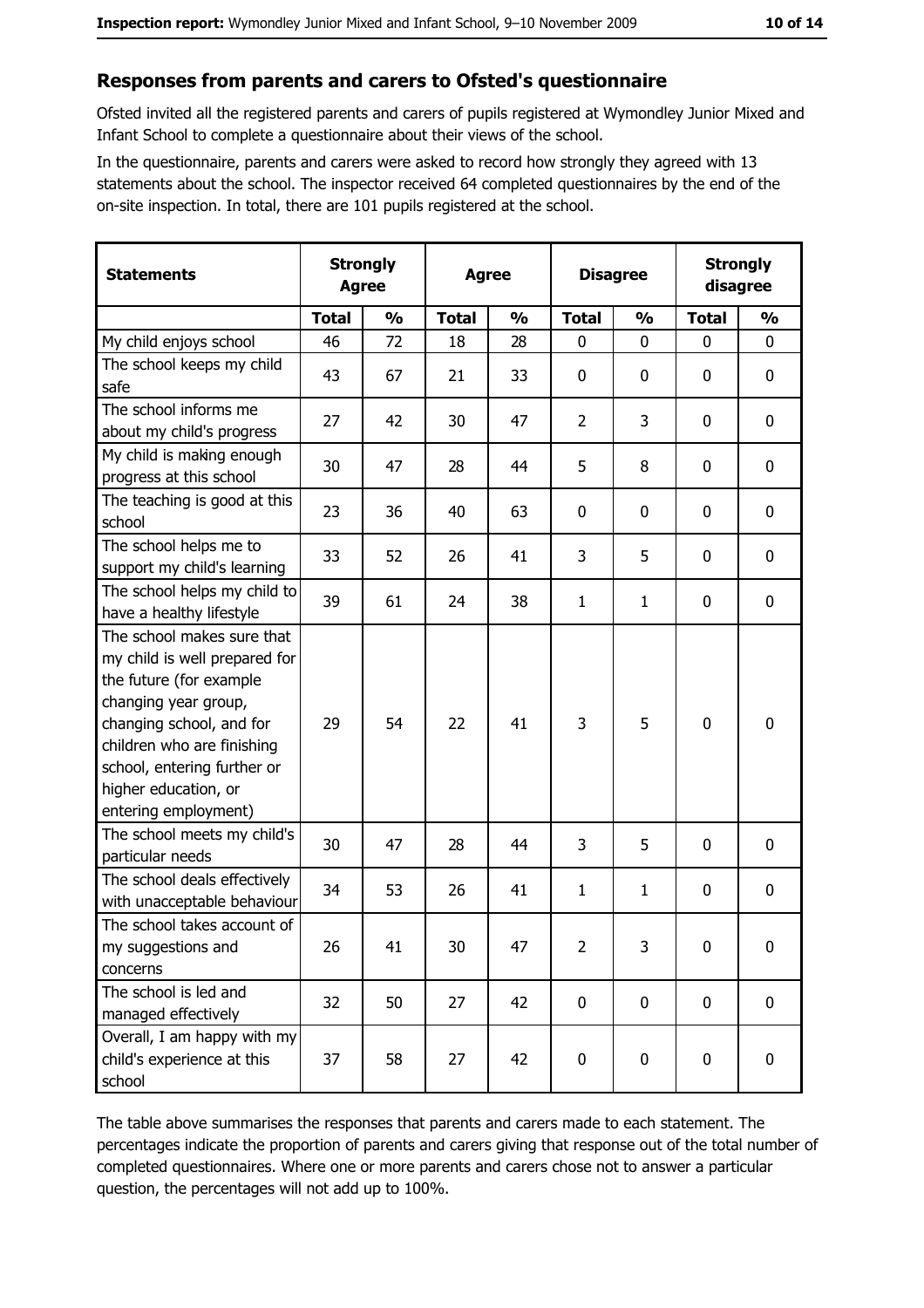# Glossary

| <b>Grade</b> | <b>Judgement</b> | <b>Description</b>                                                                                                                                                                                                               |
|--------------|------------------|----------------------------------------------------------------------------------------------------------------------------------------------------------------------------------------------------------------------------------|
| Grade 1      | Outstanding      | These features are highly effective. An oustanding<br>school provides exceptionally well for its pupils' needs.                                                                                                                  |
| Grade 2      | Good             | These are very positive features of a school. A school<br>that is good is serving its pupils well.                                                                                                                               |
| Grade 3      | Satisfactory     | These features are of reasonable quality. A satisfactory<br>school is providing adequately for its pupils.                                                                                                                       |
| Grade 4      | Inadequate       | These features are not of an acceptable standard. An<br>inadequate school needs to make significant<br>improvement in order to meet the needs of its pupils.<br>Ofsted inspectors will make further visits until it<br>improves. |

# What inspection judgements mean

### Overall effectiveness of schools inspected between September 2007 and July 2008

|                       | Overall effectiveness judgement (percentage of<br>schools) |      |                     |                   |  |
|-----------------------|------------------------------------------------------------|------|---------------------|-------------------|--|
| <b>Type of school</b> | Outstanding                                                | Good | <b>Satisfactory</b> | <b>Inadequate</b> |  |
| Nursery schools       | 39                                                         | 58   | 3                   | 0                 |  |
| Primary schools       | 13                                                         | 50   | 33                  | 4                 |  |
| Secondary schools     | 17                                                         | 40   | 34                  | 9                 |  |
| Sixth forms           | 18                                                         | 43   | 37                  | $\overline{2}$    |  |
| Special schools       | 26                                                         | 54   | 18                  | $\overline{2}$    |  |
| Pupil referral units  | 7                                                          | 55   | 30                  | 7                 |  |
| All schools           | 15                                                         | 49   | 32                  | 5                 |  |

New school inspection arrangements were introduced on 1 September 2009. This means that inspectors now make some additional judgements that were not made previously.

The data in the table above were reported in The Annual Report of Her Majesty's Chief Inspector of Education, Children's Services and Skills 2007/08.

Percentages are rounded and do not always add exactly to 100. Secondary school figures include those that have sixth forms, and sixth form figures include only the data specifically for sixth form inspection judgements.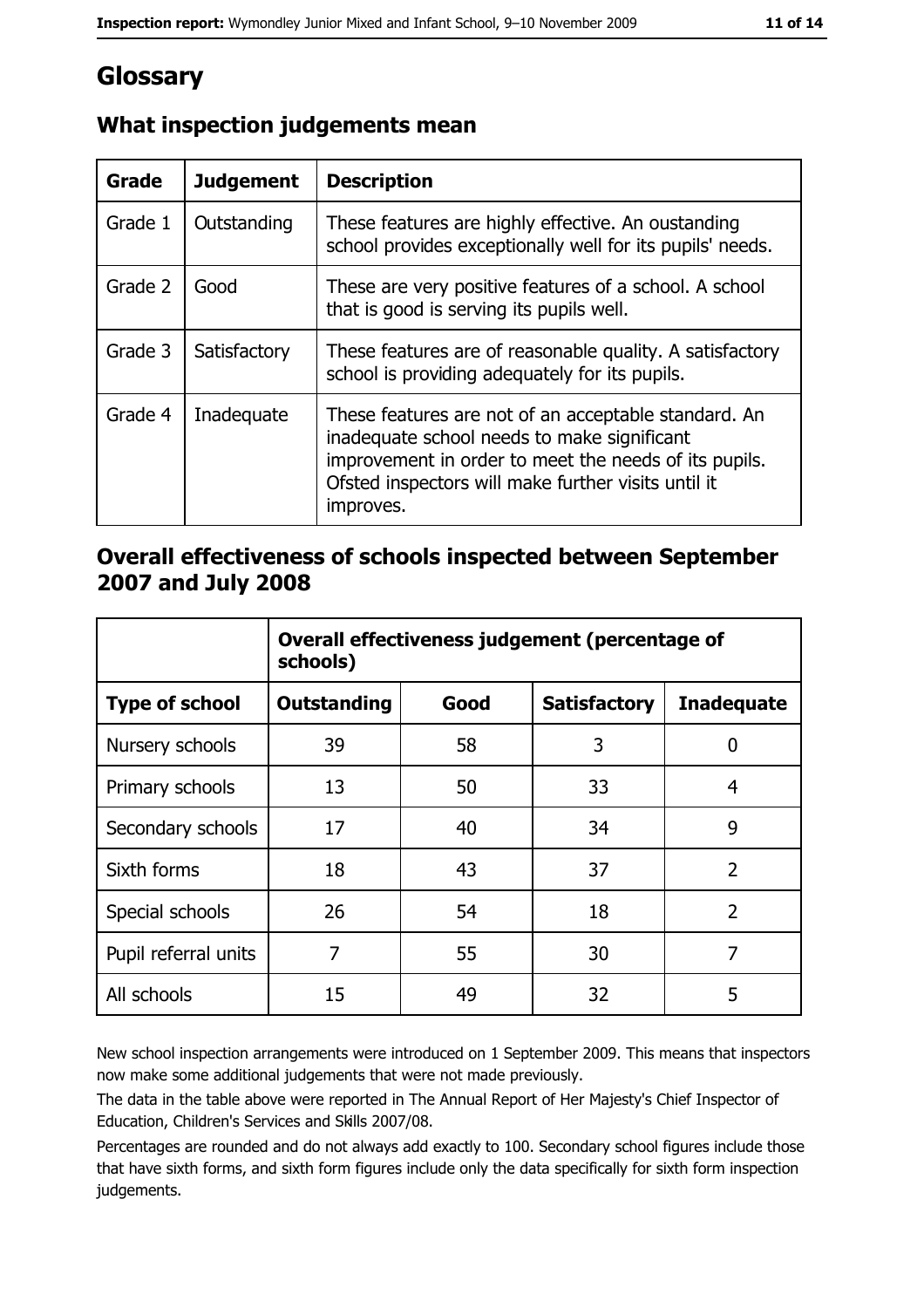# **Common terminology used by inspectors**

| Achievement:                  | the progress and success of a pupil in<br>their learning, development or training.                                                                                                                                                                                                                           |
|-------------------------------|--------------------------------------------------------------------------------------------------------------------------------------------------------------------------------------------------------------------------------------------------------------------------------------------------------------|
| Attainment:                   | the standard of the pupils' work shown by<br>test and examination results and in<br>lessons.                                                                                                                                                                                                                 |
| Capacity to improve:          | the proven ability of the school to<br>continue improving. Inspectors base this<br>judgement on what the school has<br>accomplished so far and on the quality of<br>its systems to maintain improvement.                                                                                                     |
| Leadership and management:    | the contribution of all the staff with<br>responsibilities, not just the headteacher,<br>to identifying priorities, directing and<br>motivating staff and running the school.                                                                                                                                |
| Learning:                     | how well pupils acquire knowledge,<br>develop their understanding, learn and<br>practise skills and are developing their<br>competence as learners.                                                                                                                                                          |
| <b>Overall effectiveness:</b> | inspectors form a judgement on a school's<br>overall effectiveness based on the findings<br>from their inspection of the school. The<br>following judgements, in particular,<br>influence what the overall effectiveness<br>judgement will be.                                                               |
|                               | The school's capacity for sustained<br>improvement.<br>Outcomes for individuals and groups<br>of pupils.<br>The quality of teaching.<br>The extent to which the curriculum<br>meets pupil's needs, including where<br>relevant, through partnerships.<br>The effectiveness of care, guidance<br>and support. |
| Progress:                     | the rate at which pupils are learning in<br>lessons and over longer periods of time. It<br>is often measured by comparing the<br>pupils' attainment at the end of a key<br>stage with their attainment when they<br>started.                                                                                 |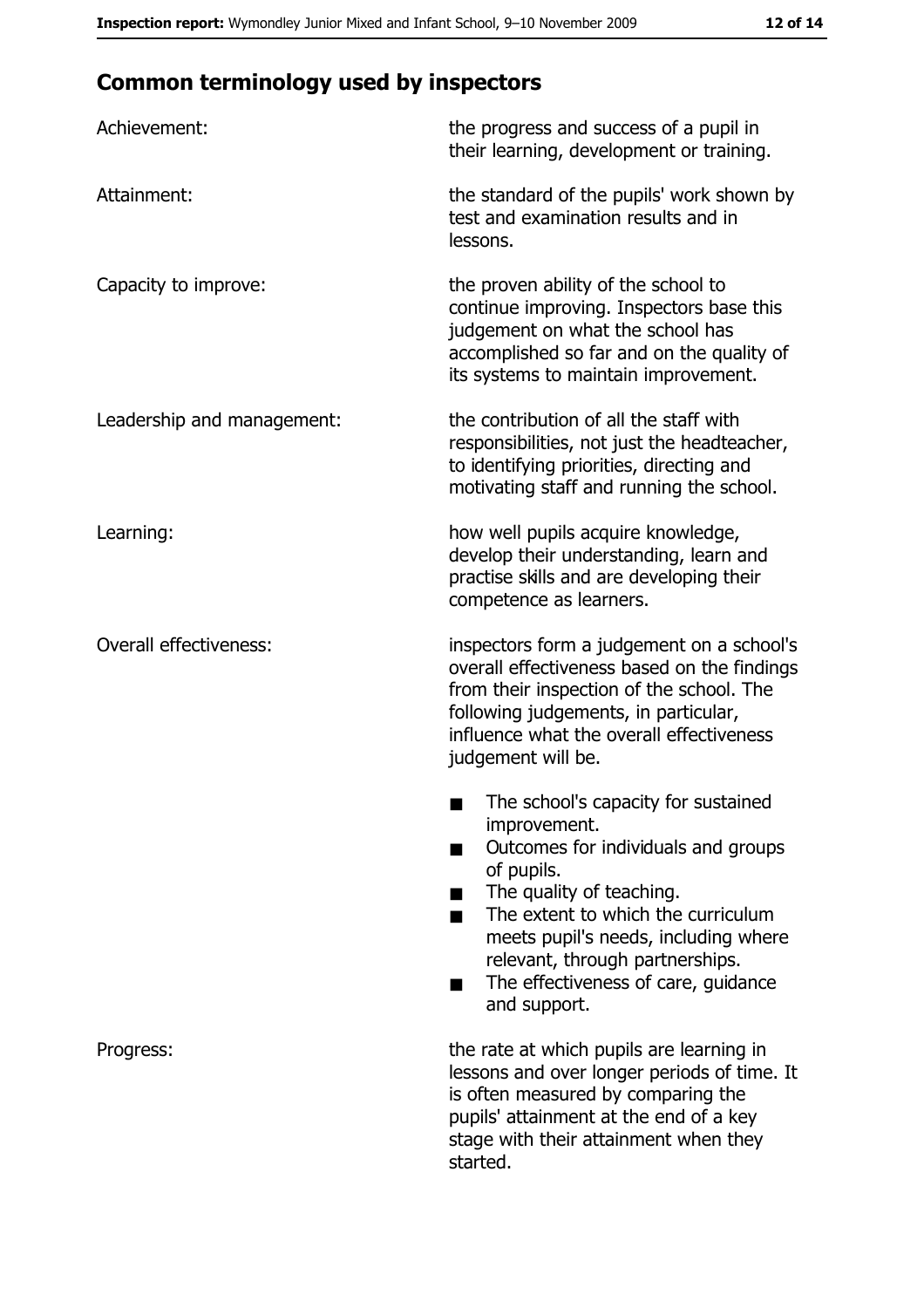This letter is provided for the school, parents and carers to share with their children. It describes Ofsted's main findings from the inspection of their school.



#### 11 November 2009

Dear Children

Inspection of Wymondley Junior Mixed and Infant School, Hitchin, SG4 7HN

Thank you so much for welcoming me to your school. Like you, I think it is a very friendly place to be and you get on very well together. My particular thanks to those of you who sat and talked to me at lunchtimes. I found what you had to say very helpful. In return, I now want to share with you my findings.

This is satisfactory school. You told me that you enjoy school and I could see why, particularly when I saw the interesting topic work you have done. It was good to see the very keen and successful netball and football teams in assembly. You told me the teachers are nice and everyone is friendly. I agree that teaching is satisfactory and all the adults care about you a great deal and work hard on your behalf. I could see that you think about how well you have completed your work and try to reach the targets your teachers set for you. I noted that standards are around average and you are making steady progress but I think you may be able to do even better, especially in mathematics.

Your headteacher and governors provide sound leadership. I have asked them to do three things to make your school even better:

Make sure that all the teaching you get is good and that it makes you think and work hard

Help you do even better in mathematics

Make sure that your headteacher helps the teachers to use the information they have from the tests you do so that they can help her to make the school even better.

Your school is successful, not only because of what the adults bring to it, but also because of your contributions. You are very positive about learning and I was very impressed with your good manners and how welcoming you are to visitors. Thank you again for your help and all good wishes for your continued success.

Yours sincerely **Chervl Thompson** Lead inspector